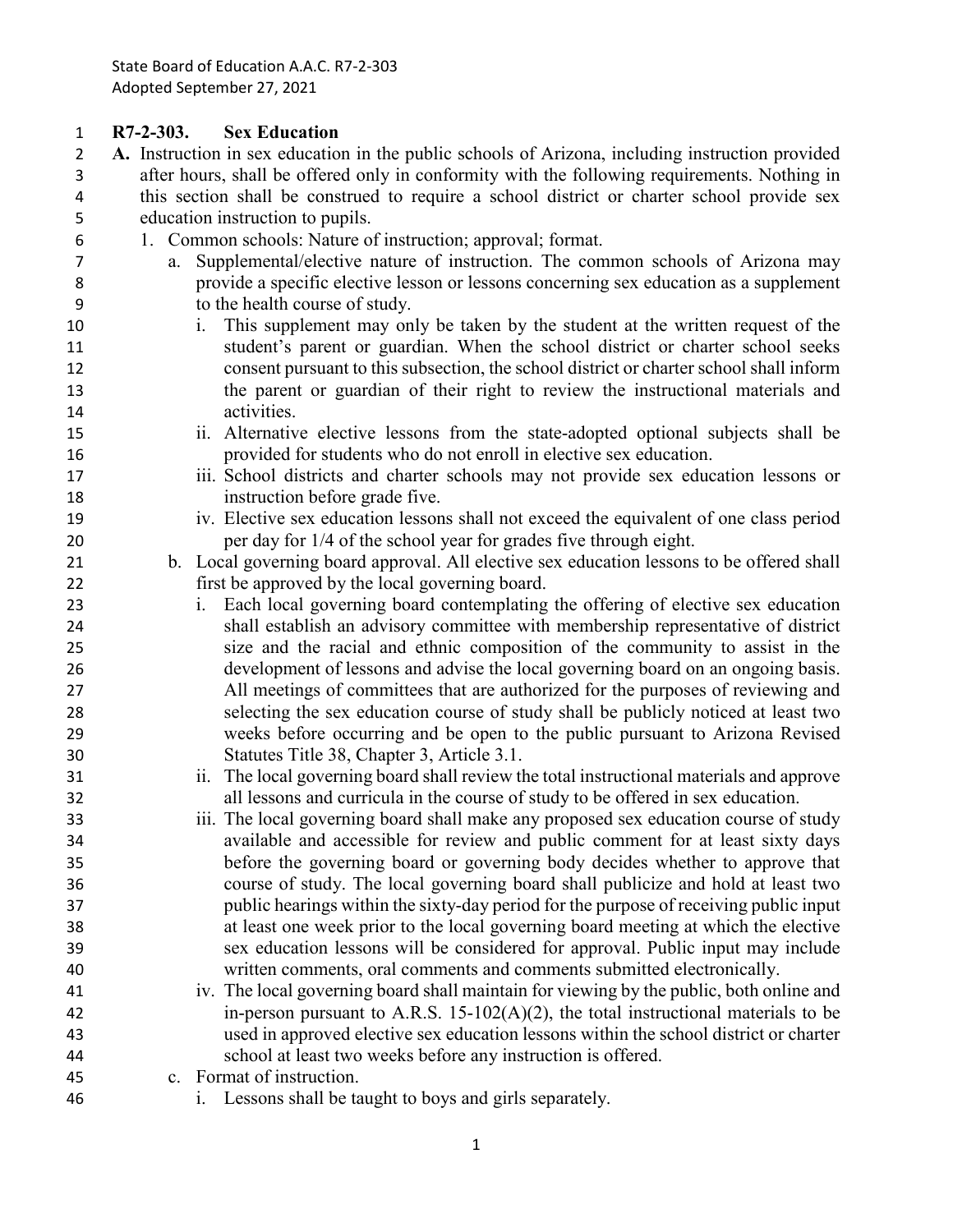## State Board of Education A.A.C. R7-2-303 Adopted September 27, 2021

| 1              |                | ii. Lessons shall be ungraded, require no homework, and any evaluation administered                                |
|----------------|----------------|--------------------------------------------------------------------------------------------------------------------|
| $\overline{2}$ |                | for the purpose of self-analysis shall not be retained or recorded by the school or                                |
| 3              |                | the teacher in any form.                                                                                           |
| 4              |                | iii. Lessons shall not include tests, psychological inventories, surveys, or examinations                          |
| 5              |                | containing any questions about the student's or the student's parents' personal                                    |
| 6              |                | beliefs or practices in sex, family life, morality, values or religion.                                            |
| $\overline{7}$ |                | 2. High schools: Course offering; approval; format.                                                                |
| 8              |                | a. A course in sex education may be provided in the high schools of Arizona.                                       |
| 9              | $\mathbf{b}$ . | This course may only be taken by the student at the written request of the student's                               |
| 10             |                | parent or guardian.                                                                                                |
| 11             |                | c. Alternative elective lessons from the state-adopted optional subjects shall be provided                         |
| 12             |                | for students who do not enroll in elective sex education.                                                          |
| 13             | d.             | All meetings of committees that are authorized for the purposes of reviewing and                                   |
| 14             |                | selecting the sex education course of study shall be publicly noticed at least two weeks                           |
| 15             |                | before occurring and be open to the public pursuant to Arizona Revised Statutes Title                              |
| 16             |                | 38, Chapter 3, Article 3.1.                                                                                        |
| 17             | e.             | The local governing board shall review the total instructional materials and approve all                           |
| 18             |                | lessons and curricula in the course of study to be offered in sex education.                                       |
| 19             | f.             | The local governing board shall make any proposed sex education course of study                                    |
| 20             |                | available and accessible for review and public comment for at least sixty days before                              |
| 21             |                | the governing board or governing body decides whether to approve that course of study.                             |
| 22             |                | The local governing board shall publicize and hold at least two public hearings within                             |
| 23             |                | the sixty-day period for the purpose of receiving public input at least one week prior to                          |
| 24             |                | the local governing board meeting at which the elective sex education lessons will be                              |
| 25             |                | considered for approval. Public input may include written comments, oral comments                                  |
| 26             |                | and comments submitted electronically.                                                                             |
| 27             | g.             | Lessons shall not include tests, psychological inventories, surveys, or examinations                               |
| 28             |                | containing any questions about the student's or the student's parents' personal beliefs                            |
| 29             |                | or practices in sex, family life, morality, values or religion.                                                    |
| 30             |                | h. Local governing boards shall maintain for viewing by the public, both online and in-                            |
| 31             |                | person pursuant to A.R.S. 15-102( $A$ )(2), the total instructional materials to be used in                        |
| 32             |                | all sex education courses to be offered in high schools within the school district or                              |
| 33             |                | charter school at least two weeks before any instruction is offered.                                               |
| 34             |                | 3. Content of instruction: Common schools and high schools.                                                        |
| 35             | a.             | All sex education materials and instruction shall be age appropriate, recognize the                                |
| 36             |                | needs of exceptional students, meet the needs of the district, recognize local community                           |
| 37             |                | standards and sensitivities, shall not include the teaching of abnormal, deviate, or                               |
| 38             |                | unusual sexual acts and practices, and shall include the following:                                                |
| 39             |                | Emphasis upon the power of individuals to control their own personal behavior.<br>i.                               |
| 40             |                | Pupils shall be encouraged to base their actions on reasoning, self-discipline, sense                              |
|                |                | of responsibility, self-control and ethical considerations such as respect for self and                            |
| 41             |                | others; and                                                                                                        |
| 42             |                |                                                                                                                    |
| 43             |                | ii. Instruction on how to say "no" to unwanted sexual advances and to resist negative                              |
| 44             |                | peer pressure. Pupils shall be taught that it is wrong to take advantage of, or to                                 |
| 45             |                | exploit, another person.<br>b. All sex education materials and instruction which discuss sexual intercourse shall: |
| 46             |                |                                                                                                                    |